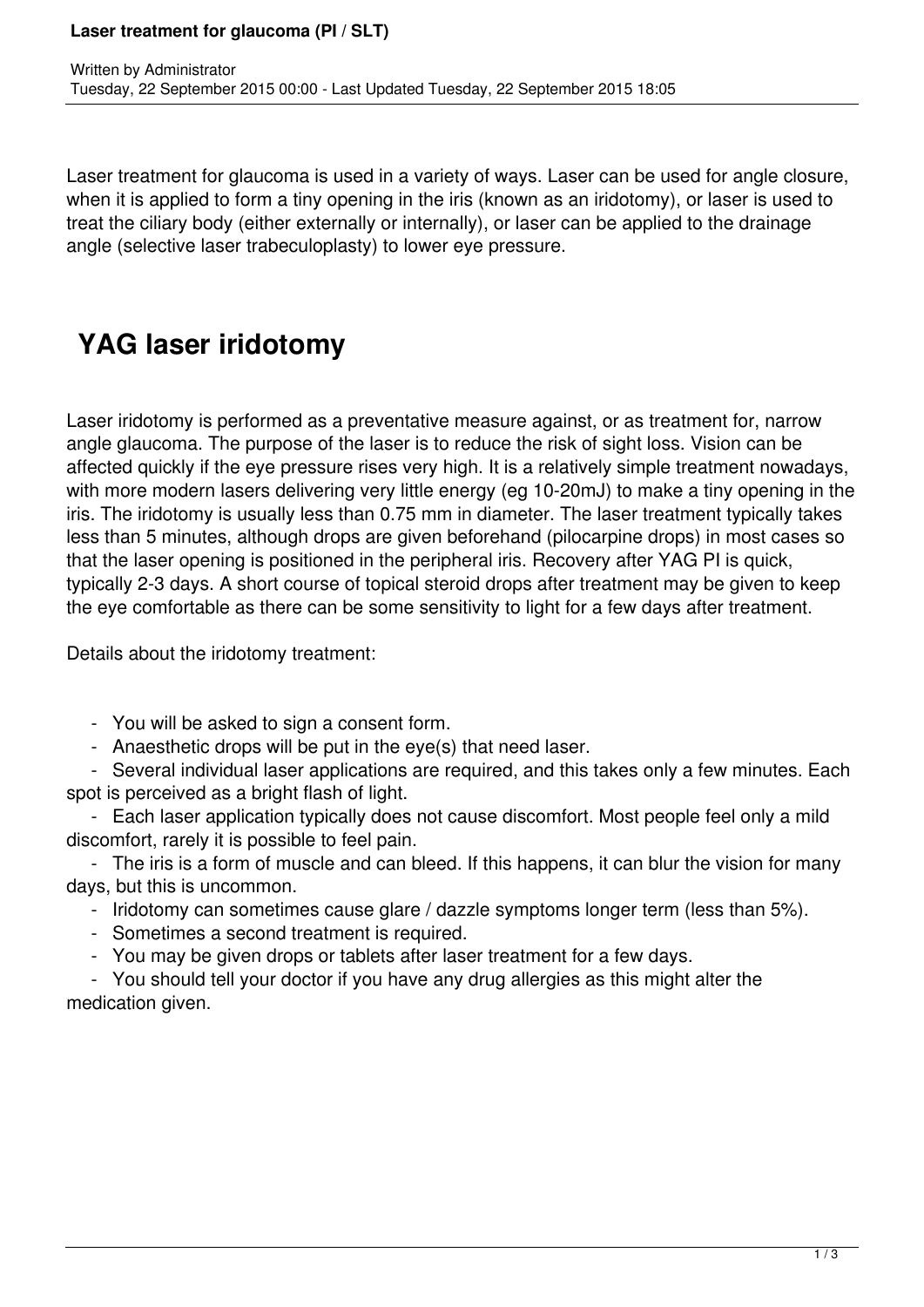

Written by Administrator and Administrator and Administrator and Administrator and Administrator and Administrator and Administrator and Administrator and Administrator and Administrator and Administrator and Administrator

## **3D model of eye with arrow indicating approximate size of iridotomy.**

## **Selective laser trabeculoplasty**

SLT treatment lowers eye pressure by treating the drainage angle - the trabecular meshwork (the trabecular meshwork is a thin strip of porous tissue found in the front of the eye). This type of laser typically lowers IOP (eye pressure) by several points, and lasts for years in most cases. Like all treatments for glaucoma, the effect can wear off in time. This is important to understand, as in many chronic conditions (for example like arthritis) the treatments are aimed to prevent the situation from getting worse (in the case of glaucoma by lowering IOP to a safe level), rather than from curing the condition. Unfortunately, any field lost from glaucoma is invariably permanent, however the good news is that every point of IOP lowering makes the risk of progression of glaucoma lower. SLT also helps to reduce the fluctuations in eye pressure noted moreso in glaucoma patients. For more information about SLT and different research papers, please click see here: http://www.glaucoma-specialist.com/component/content/article/25-glauc oma/47-research-on-slt.html

[Notes about the SLT procedu](component/content/article/25-glaucoma/47-research-on-slt.html)re:

- You will be asked to sign a consent form.
- Afterwards, most patients do not notice any pain of discomfort.

 - The effect of laser treatment can take many weeks (even 2-3 months) for a drop in eye pressure to be noted.

 - If you have a dry eye, please take lubricants a little more often 2-3 days before laser, as the can be a little drier with laser treatment.

 - SLT laser works well in around 2/3rd of patients, i.e. not in everybody. SLT is a very safe treatment, safer than all types of surgery, and therefore it is considered at an earlier stage in many cases.